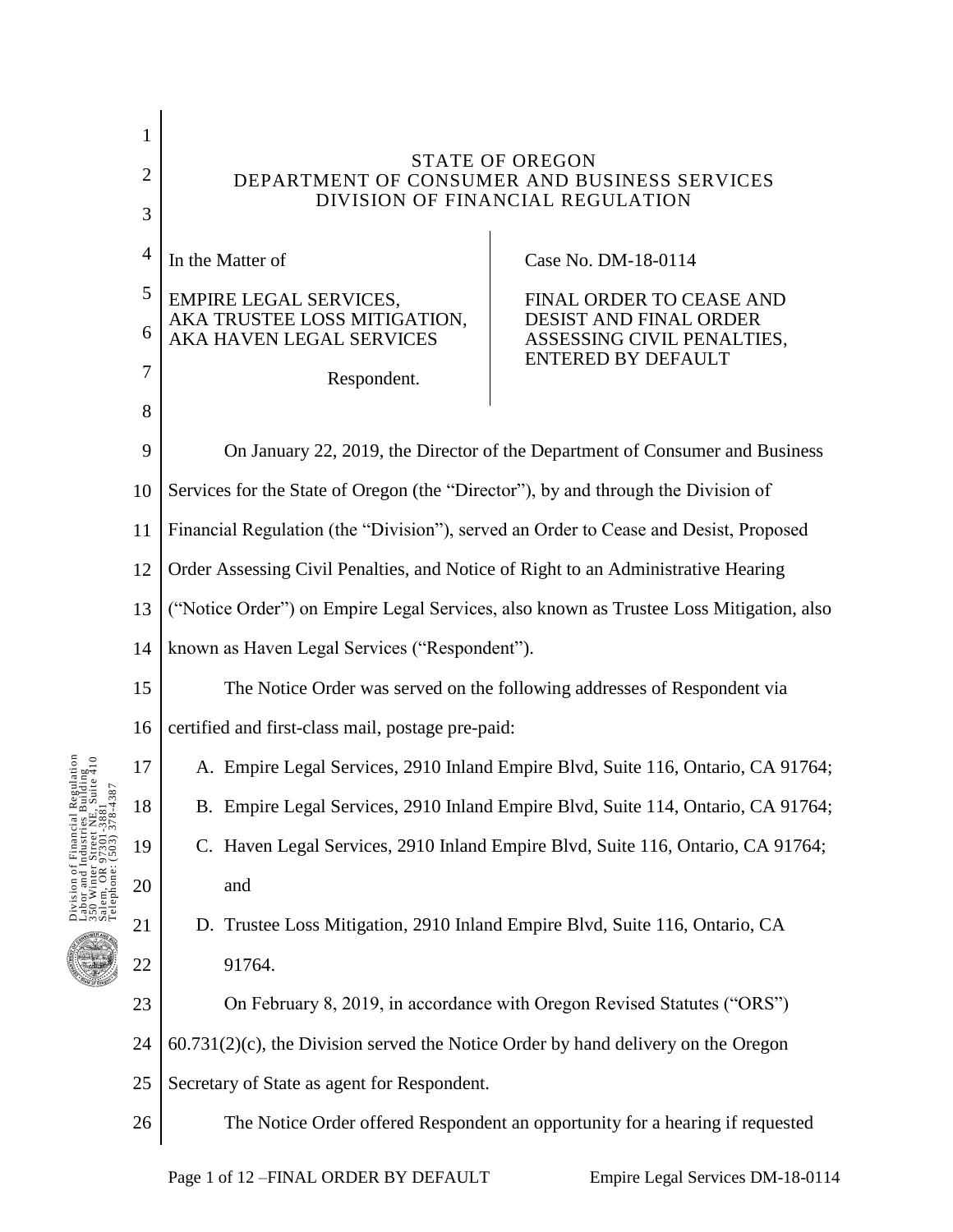|                                  | $\mathbf 1$    | within 20 days of service of the Notice Order. The Notice Order further informed             |
|----------------------------------|----------------|----------------------------------------------------------------------------------------------|
|                                  | $\overline{2}$ | Respondent that if a hearing were not conducted because Respondent did not timely            |
|                                  | 3              | request a hearing or otherwise defaulted, then the designated portion of the Division's file |
|                                  | $\overline{4}$ | and all materials submitted by Respondent in this case would automatically become part       |
|                                  | 5              | of the contested case record for the purpose of proving a prima facie case, in accordance    |
|                                  | 6              | with Oregon Administrative Rule ("OAR") 137-003-0670(3)(a)-(b).                              |
|                                  | $\overline{7}$ | Respondent has not made a request for a contested case hearing and the time to do            |
|                                  | 8              | so has expired. Therefore, the Director did not conduct a hearing.                           |
|                                  | 9              | The Director finds that the record in this proceeding proves a prima facie case.             |
|                                  | 10             | Now, therefore, after consideration of the record, the Director issues the following         |
|                                  | 11             | Findings of Fact, Conclusions of Law, and Final Orders.                                      |
|                                  | 12             | <b>FINDINGS OF FACT</b>                                                                      |
|                                  | 13             | The Director FINDS that:                                                                     |
|                                  | 14             | 1.<br>At all relevant times, Respondent purported to operate out of an office located        |
|                                  | 15             | in Ontario, California.                                                                      |
|                                  | 16             | At all relevant times, a consumer identified herein as "KN" was an Oregon<br>2.              |
| egulation<br>ilding<br>suite 410 | 17             | resident and a party to a residential mortgage loan secured by a single family residential   |
| 387                              | 18             | dwelling located in Portland, Oregon.                                                        |
|                                  | 19             | 3.<br>In or about November 2017, Respondent sent a written solicitation via mail to          |
|                                  | 20             | KN in which Respondent offered to negotiate a restructured payment plan for KN's             |
|                                  | 21             | residential mortgage loan, including a reduction in the interest rate, monthly payment,      |
|                                  | 22             | and principal balance "by up to 20-50%" (the "Solicitation"). KN did not request or          |
|                                  | 23             | expect to receive the Solicitation.                                                          |
|                                  | 24             | The envelope containing the Solicitation indicated that the sender was<br>4.                 |
|                                  | 25             | "Trustee Loss Mitigation" and was marked, "URGENT TIME SENSITIVE." The body                  |
|                                  | 26             | of the Solicitation opened with the word "Urgent!" and stated, "This will be our final       |
|                                  |                |                                                                                              |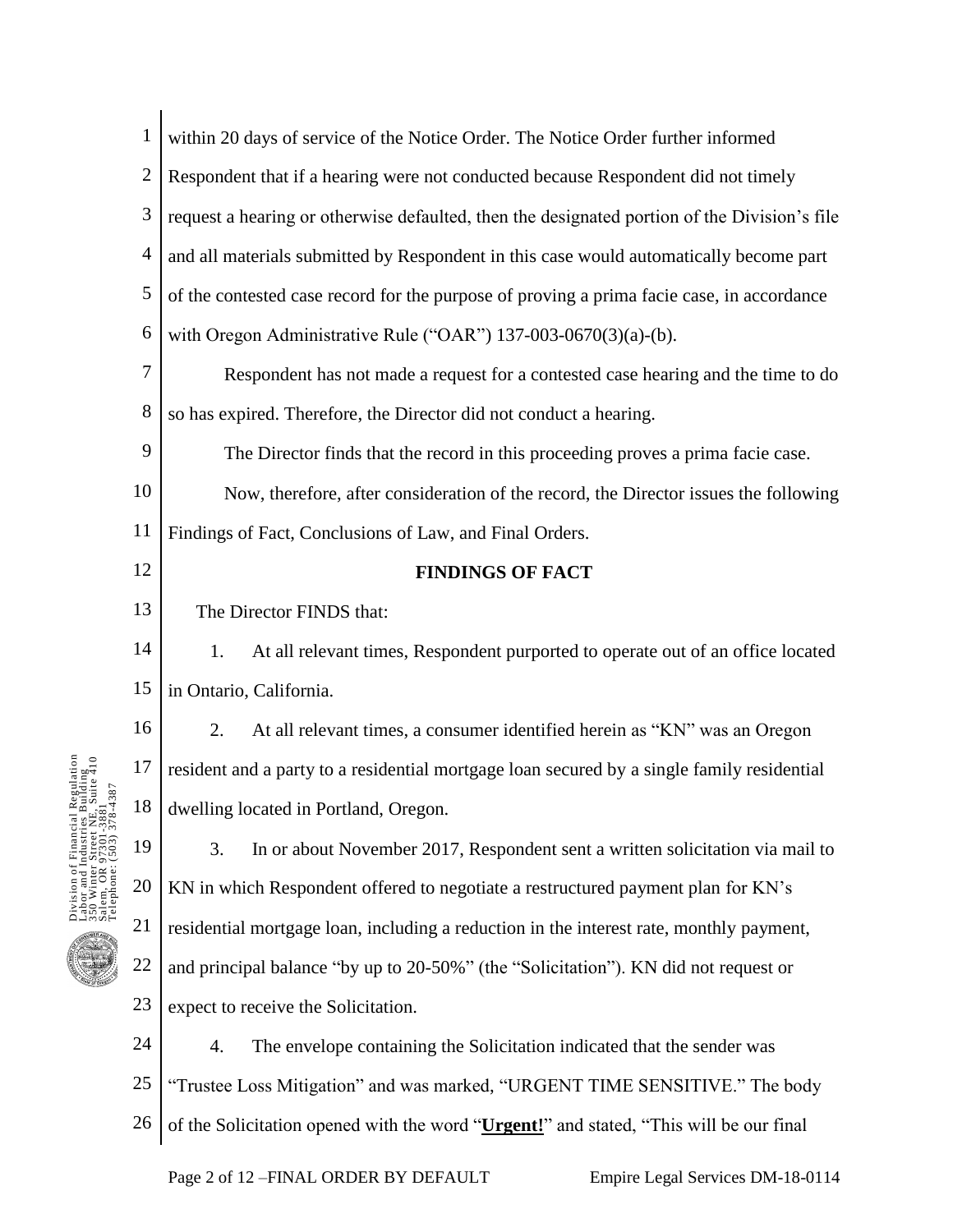1 2 3 4 attempt to contact you." The Solicitation implored KN to "**CALL IMMEDIATELY**." (All emphases in original.) The Solicitation included a telephone number to call, but it did not disclose Respondent's identity or provide a mailing address or any other contact information for Respondent.<sup>1</sup>

5 6 7 8 5. After receiving the Solicitation, KN called the telephone number contained therein and spoke to a representative of Respondent. That representative promised to work with KN's mortgage loan servicer, save her house from foreclosure, and obtain a loan modification with lower monthly payments for KN.

9 10 6. Following that telephone conversation, Respondent mailed to KN several documents for her to sign and return, including:

A. Consulting Services Retainer Agreement. In this document, Respondent promised, among other things, to provide "legal document preparation services." These services were to include providing written notices to the loan servicer, requesting modification of the terms of the mortgage loan, preparing documents for court proceedings, and providing a limited scope appearance as attorney for eviction defense and/or settlement. This required KN to pay a "Retainer fee" in the amount of \$900.00, which was "non-refundable." It also required KN to pay \$800.00 per month "to maintain and prosecute [her] file." This document was signed by a representative for "Haven Legal Services." The document also referred to Respondent as both "ELS" and "HLS."

B. Borrowers Workout Consent Form. This document authorized Respondent to obtain all documents from KN's loan service provider.

C. Payment Authorization Form. This document authorized payments from KN's checking account to Respondent's bank account. (Collectively, the

25

 $\overline{a}$ 

11

12

13

14

15

16

17

18

19

Division of Financial Regulation Labor and Industries Building 350 Winter Street NE, Suite 410 Salem, OR 97301-3881 Telephone: (503) 378-4387

Regulation<br>Building<br>Suite 410

20

21

22

23

24

<sup>26</sup> <sup>1</sup> The return address on the envelope for "Trustee Loss Mitigation" was identical to the address contained in the Services Contracts, as identified below.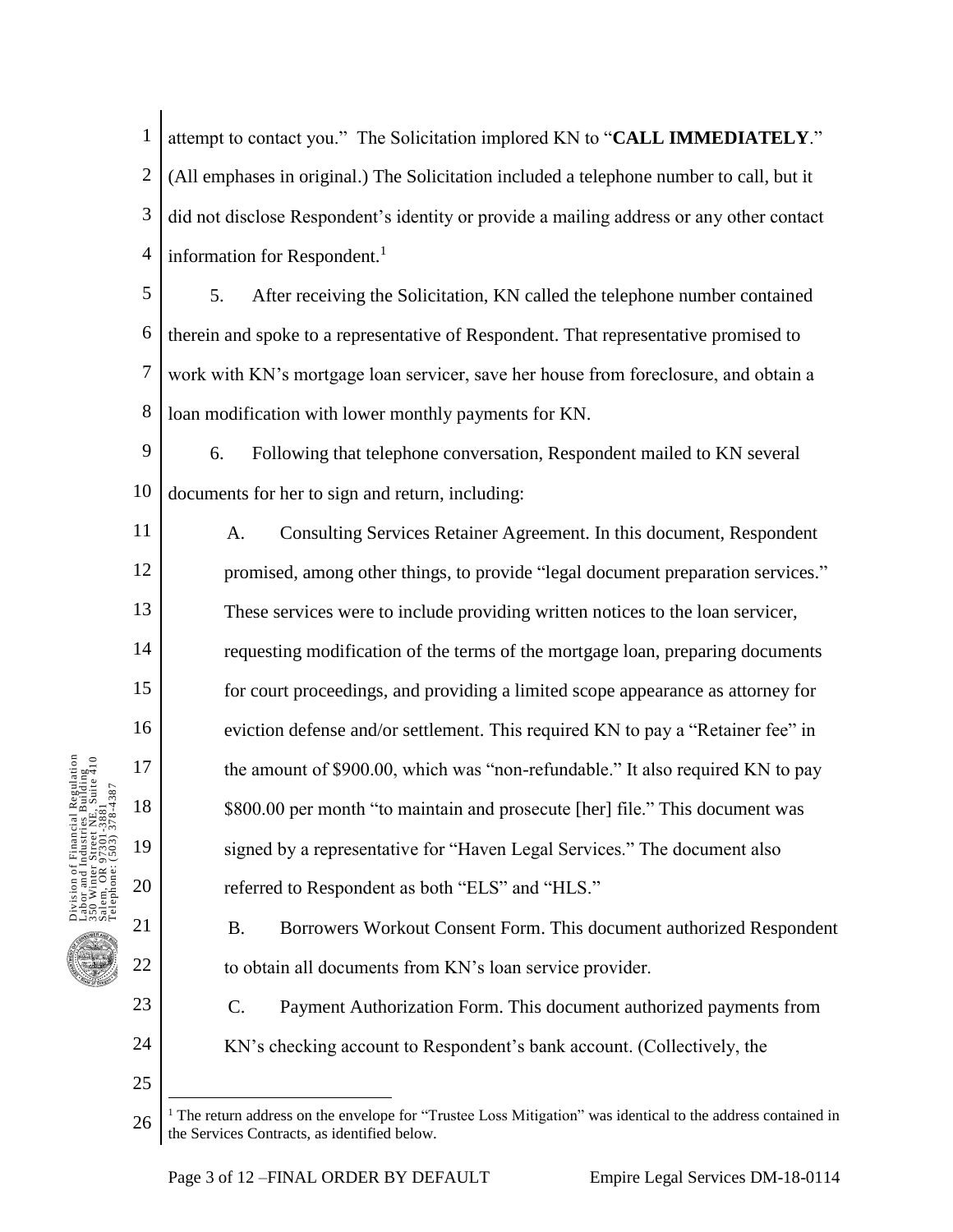1

"Services Contracts.")

2 3 7. KN signed the foregoing Services Contracts on or about November 24, 2017. She returned them to Respondent after signing.

4 5 6 7 8. In accordance with the Consulting Services Retainer Agreement, KN paid a total of \$3,300.00 to Respondent, including a \$900.00 retainer fee on or about November 22, 2017, and \$800.00 monthly fees on or about each of December 21, 2017, January 20, 2018, and January 27, 2018.<sup>2</sup>

8 9 10 9. Respondent never contacted KN's mortgage loan servicer, never made any attempts to negotiate the terms of her loan, and otherwise failed to perform any work for KN.

11 12 13 10. KN's mortgage loan servicer confirmed that it never received any documents from Respondent and that Respondent neither requested to become nor became an authorized party on KN's account.

14 11. KN requested a refund from Respondent but did not receive one.

15 16 12. Respondent is not and never has been registered with the Oregon Secretary of State to conduct business in Oregon.

17 18 13. Respondent is not and never has been registered with the Division to provide debt management services in Oregon.

19 20 14. Respondent has never filed with the Director a bond issued by one or more corporate sureties authorized to do business in Oregon.

21 22 15. Respondent is not and never has been licensed with the Division to engage in residential mortgage transactions as a mortgage broker.

23 ///

 $\overline{a}$ 

- 24 ///
- 25

Division of Financial Regulation Labor and Industries Building 350 Winter Street NE, Suite 410 Salem, OR 97301-3881 Telephone: (503) 378-4387

bor and I<br>0 Winter<br>lem, OR 9

l Regulation<br>Building<br>3. Suite 410

26 <sup>2</sup> Respondent collected two \$800 fees from KN in January 2018 despite the Payment Authorization Form authorizing a single payment for January 2018.

Page 4 of 12 – FINAL ORDER BY DEFAULT Empire Legal Services DM-18-0114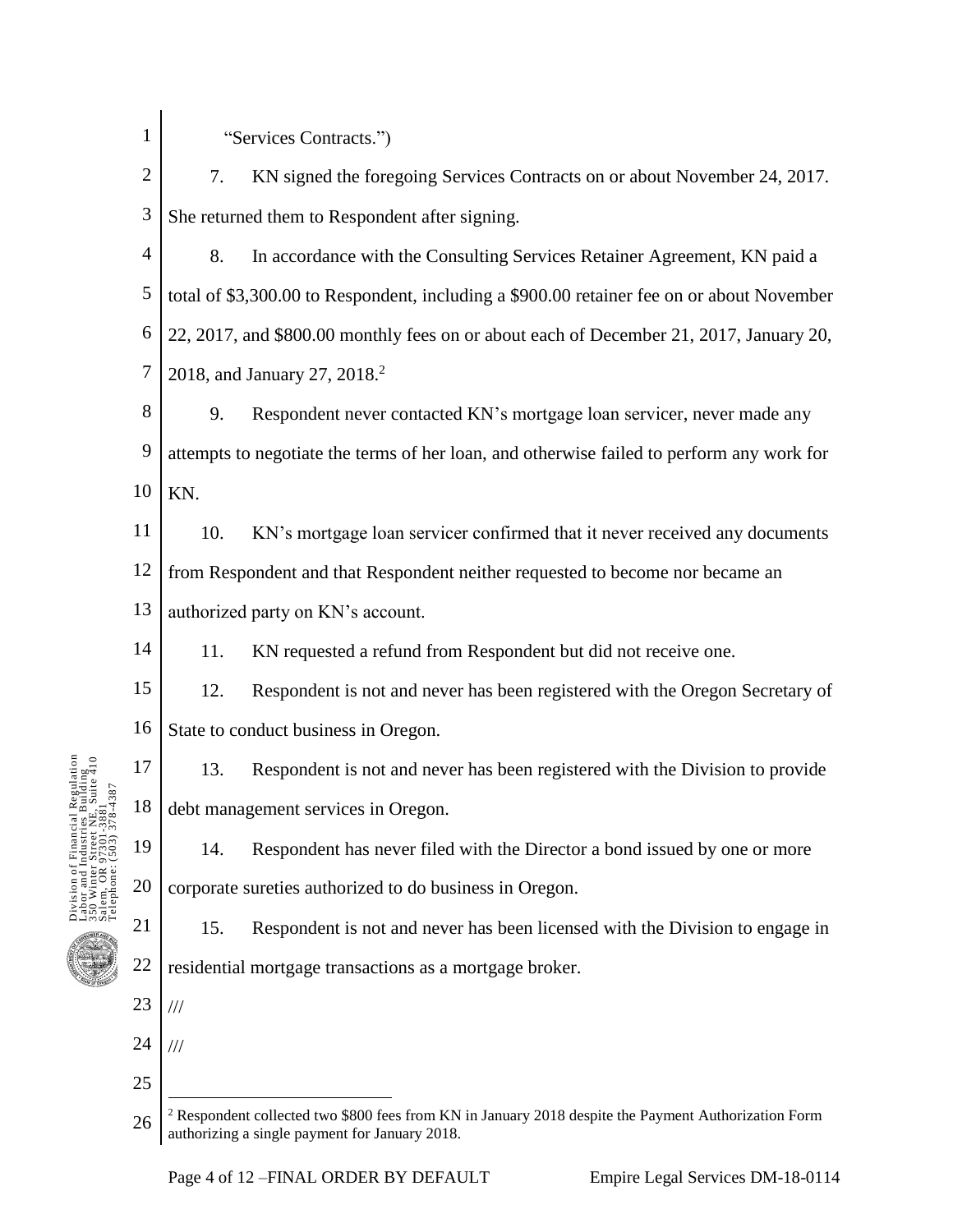| $\mathbf{1}$   | <b>CONCLUSIONS OF LAW</b>                                                                      |
|----------------|------------------------------------------------------------------------------------------------|
| $\overline{2}$ | The Director CONCLUDES that:                                                                   |
| 3              | 16.<br>By sending the Solicitation to KN and by agreeing to perform, or by                     |
| 4              | representing that it could or would perform, the services contained in the Solicitation and    |
| 5              | the Services Contracts, Respondent conducted business in Oregon.                               |
| 6              | Under ORS $697.602(2)(c)$ , "debt management service" includes an activity for<br>17.          |
| $\overline{7}$ | which a person receives money or other valuable consideration or expects to receive            |
| 8              | money or valuable consideration in return for modifying or offering to modify terms and        |
| 9              | conditions of an existing loan from or obligation to a third party.                            |
| 10             | 18.<br>Under ORS $697.602(2)(d)$ , "debt management service" includes an activity              |
| 11             | for which a person receives money or other valuable consideration or expects to receive        |
| 12             | money or valuable consideration in return for obtaining or attempting to obtain as an          |
| 13             | intermediary on a consumer's behalf a concession from a creditor including, but not            |
| 14             | limited to, a reduction in the principal, interest, penalties, or fees associated with a debt. |
| 15             | Respondent performed "debt management services," as defined in ORS<br>19.                      |
| 16             | 697.602(2)(c) and (d), respectively, when Respondent received money or expected to             |
| 17             | receive money in return for: offering to modify the terms and conditions of KN's existing      |
| 18             | loan or obligation to her mortgage loan servicer; and attempting to obtain as an               |
| 19             | intermediary on KN's behalf a concession from a creditor including, but not limited to, a      |
| 20             | reduction in the principal, interest, penalties, or fees associated with her residential       |
| 21             | mortgage loan debt.                                                                            |
| 22             | 20.<br>Under ORS 697.602(3), "debt management service provider" means a person                 |
| 23             | that resides or does business in this state and provides or performs, or represents that the   |
| 24             | person can or will provide or perform, a debt management service in return for or in           |
| 25             | expectation of money or other valuable consideration.                                          |



26

21. Respondent acted as "debt management service provider," as defined in ORS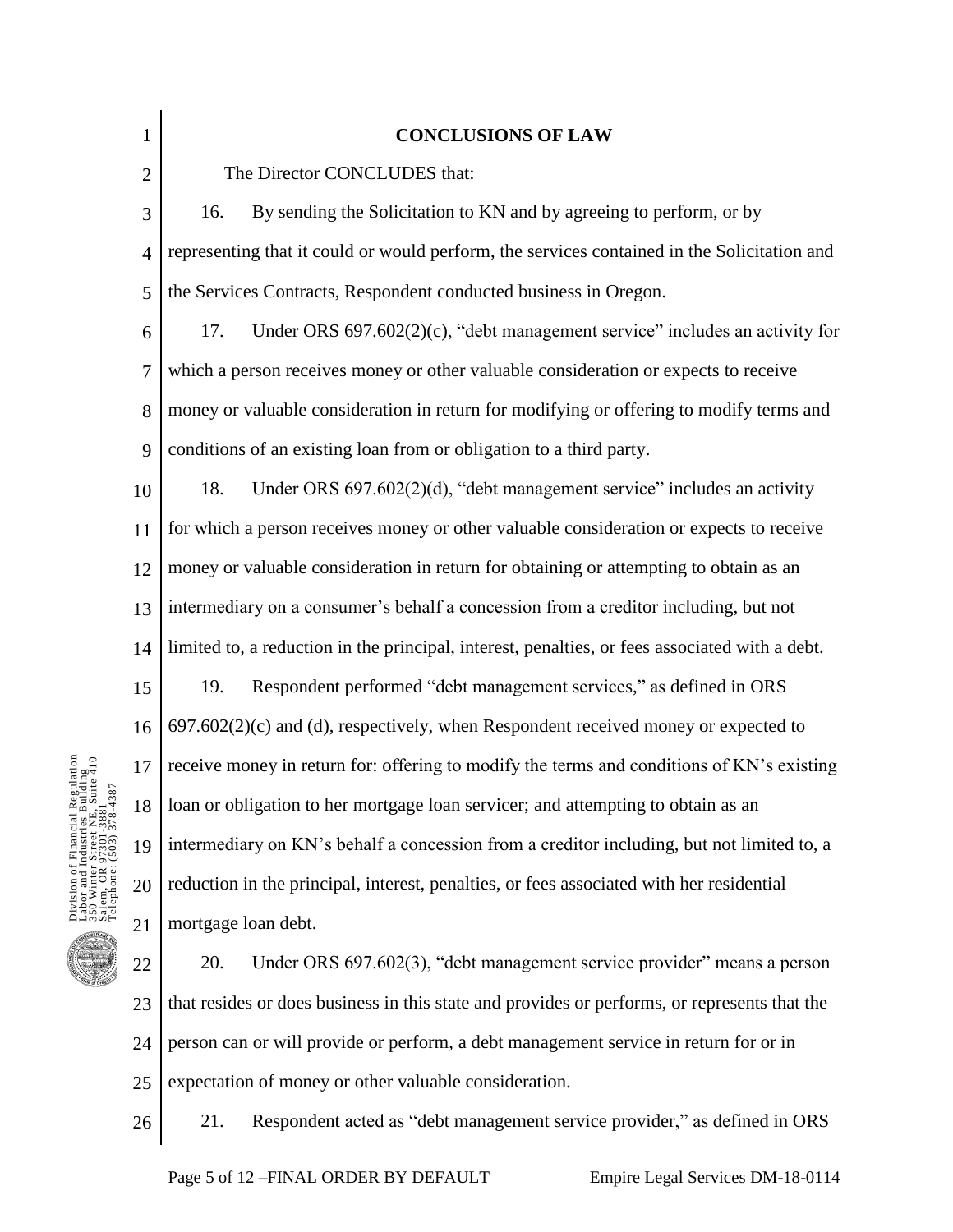1 2 3 4 697.602(3), when it conducted business in Oregon and provided or performed, or represented that it could or would provide or perform, the debt management services contained in the Solicitation and the Services Contracts in return for or in the expectation of money.

5 6 22. Under ORS 697.632(1), debt management service providers shall be registered with the Director unless exempt from registration.

7 8 9 10 11 23. Under ORS  $697.612(1)(b)(A)$ , a person that has not registered with the Director under ORS 697.632 may not engage in business in this state in the course of which the person receives money or other valuable consideration or expects to receive money or other valuable consideration for soliciting or receiving an application from a consumer for a debt management service.

12 13 14 15 24. By engaging in business in Oregon and receiving money as a result of soliciting or receiving an application from consumer KN to provide debt management services without registering with the Director under ORS 697.632 as a debt management service provider, Respondent violated ORS 697.612(1)(b)(A).

16 17 25. Under ORS 697.692(1)(a), a debt management service provider may charge a consumer an initial fee of not more than \$50.

26. By charging KN an initial "retainer fee" of \$900, Respondent charged KN an initial fee in excess of \$50, in violation of ORS 697.692(1)(a).

20 21 22 23 24 25 26 27. Under ORS 697.692(1)(d), a debt management service provider may charge a fee equivalent to 15 percent of the amount of debt a consumer owes to one or more creditors at the time the consumer signs a written agreement and places funds in a bank account that the consumer establishes or maintains in the consumer's own name with an insured institution and designates specifically for making disbursements in connection with a debt management service. The debt management service provider may not charge the fee described in this paragraph in amounts or installments that exceed \$65 per month.



18

19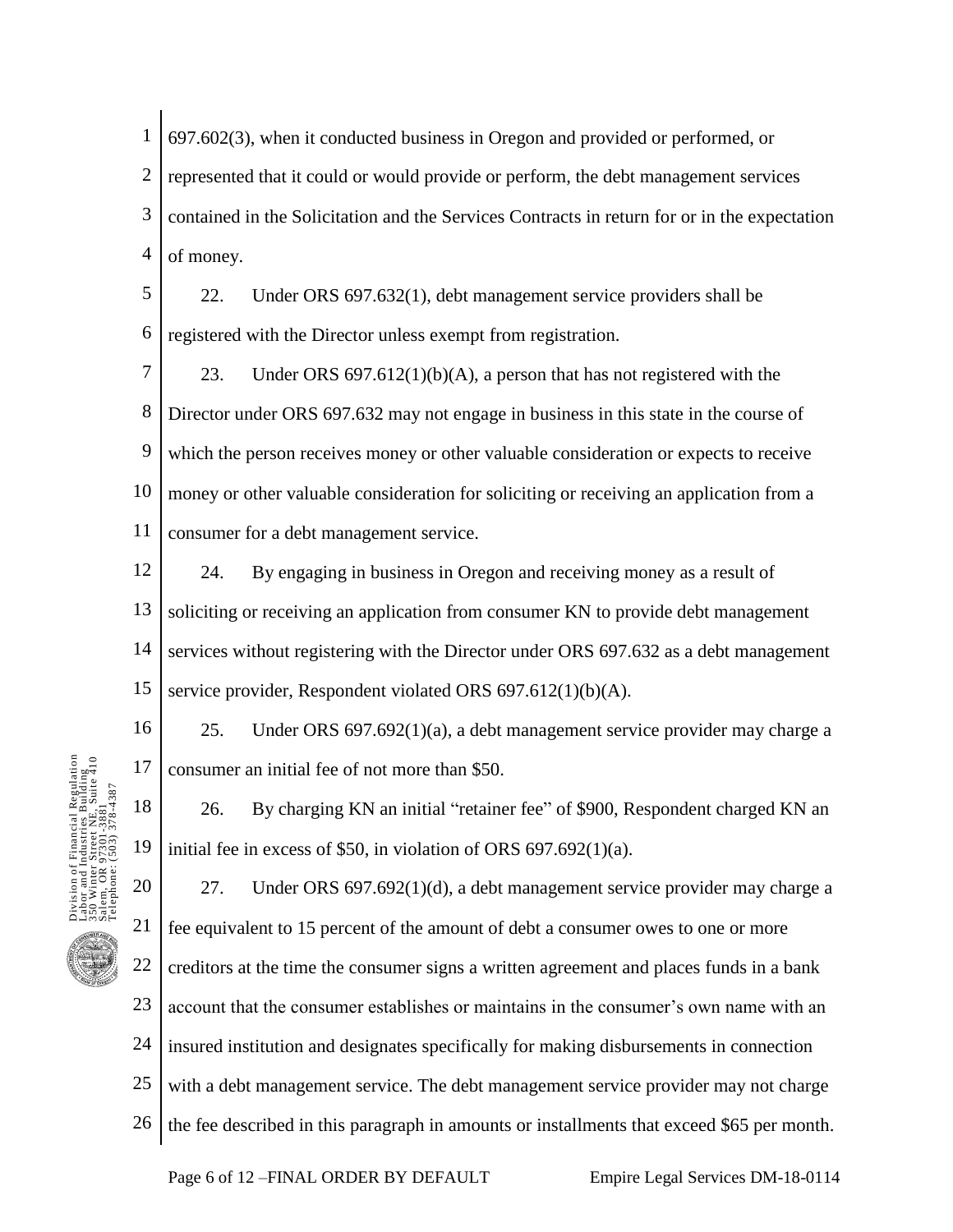- 1 2 28. By charging KN a monthly fee of \$800 per month, Respondent charged KN a fee in excess of \$65 per month, in violation of ORS 697.692(1)(d).
- 3 4 5 6 7 8 9 10 29. Under ORS 697.662(12)(b), a debt management service provider or a person required to obtain a registration as a debt management service provider under ORS 697.612 may not publish, distribute, or broadcast or cause to be published, distributed, or broadcast an advertisement, presentation, or other communication or promotional material that identifies the debt management service provider or person by a name other than the name that appears on the registration that the Director issued or the assumed business name that the debt management service provider or person registered under ORS chapter 648.

11 12 13 14 30. By publishing or distributing or by causing to be published or distributed the Solicitation, in which Respondent did not identify itself with a name registered with the Director or a registered assumed business name, Respondent violated ORS 697.662(12)(b).

15 16 17 18 19 20 31. Under ORS  $697.662(12)(d)(A)$ , a debt management service provider or a person required to obtain a registration as a debt management service provider under ORS 697.612 may not publish, distribute, or broadcast or cause to be published, distributed, or broadcast an advertisement, presentation, or other communication or promotional material that misrepresents, directly or indirectly the nature of a service the debt management service provider or person will perform.

21 22 23 24 25 32. By publishing or distributing or by causing to be published or distributed the Solicitation, which included material that misrepresented the nature of the services that Respondent would perform – as Respondent could not, was not licensed to, and otherwise failed to perform the services it promised to perform in the Solicitation – Respondent violated ORS 697.662(12)(d)(A).

Page 7 of 12 – FINAL ORDER BY DEFAULT Empire Legal Services DM-18-0114 26 33. Under ORS 697.642(1), a debt management service provide shall file with the

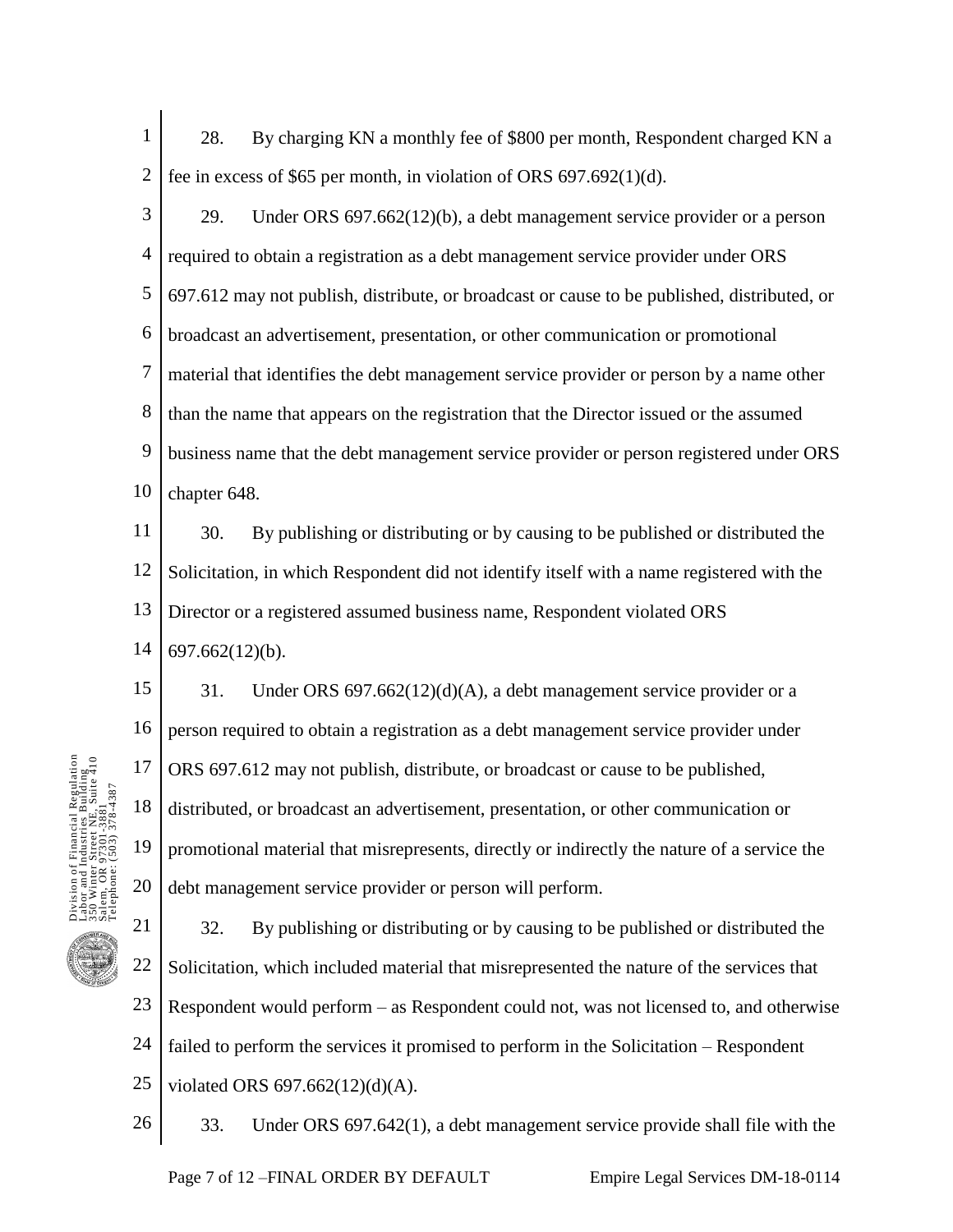1 2 Director a bond issued by one or more corporate sureties authorized to do business in this state.

3 4 5 34. By providing or agreeing to provide debt management services without first filing with the Director a bond issued by one or more corporate sureties authorized to do business in Oregon, Respondent violated ORS 697.642(1).

6 7 8 9 35. Under ORS 697.825(1)(a), the Director may, if the Director has reason to believe that a person violated, is violating, or is about to violate ORS 697.612, 697.642 to 697.702 or 697.752, a rule adopted under ORS 697.632 or an order issued under ORS 697.652 or 697.732, issue an order to cease and desist from the violation.

10 11 36. Because the Director has reason to believe that Respondent has violated and is violating ORS 697.612(1)(b)(A), ORS 697.692(1)(a), ORS 697.692(1)(a), ORS

12 697.692(1)(d), ORS 697.662(12)(b), ORS 697.662(12)(d)(A), and ORS 697.642(1), the

13 Director may issue an order to cease and desist against Respondent.

14 15 37. Under ORS 697.832(1), the Director may impose a civil penalty on a person in an amount not to exceed \$5,000 for each violation of ORS 697.612 or 697.642 to

16 697.702, rules adopted under ORS 697.632 or order issued under ORS 697.825.

17 18 19 20 38. Because Respondent has violated ORS 697.612(1)(b)(A), ORS 697.692(1)(a), ORS 697.692(1)(d), ORS 697.662(12)(b), ORS 697.662(12)(d)(A), and ORS 697.642(1), the Director may impose a civil penalty on Respondent in an amount not to exceed \$5,000 for each violation.

21 22 23 39. Under ORS 86A.100(5)(a)(C), "mortgage broker" means a person that for compensation, or in the expectation of compensation, either directly or indirectly makes, negotiates, or offers to make or negotiate a mortgage loan.

24 25 26 40. Under ORS 86A.100(6), "mortgage loan" means a loan, extension of credit or retail sales contract, other than a mortgage banking loan, secured by a mortgage or deed of trust or a lien interest on real estate that is created with the consent of the owner of the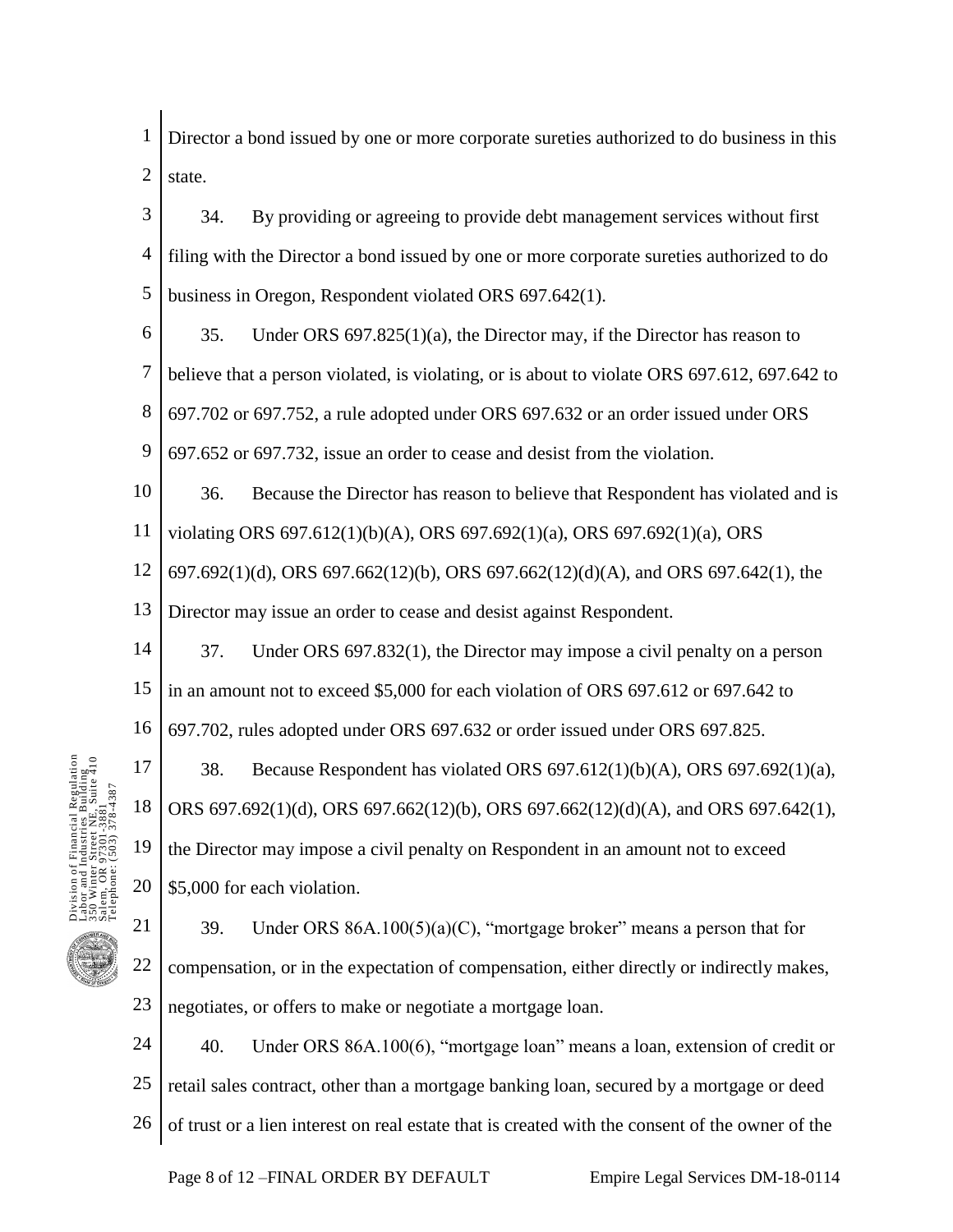1 real estate.

2 3 41. KN's residential mortgage loan secured by real property is a "mortgage loan" under ORS 86A.100(6).

4 5 6 42. Respondent acted as a "mortgage broker" under ORS 86A.100(5)(a)(C) when Respondent, for compensation or in the expectation of compensation, offered to make or negotiate a modification to the terms and conditions of KN's mortgage loan.

7 8 9 10 43. Under ORS 86A.100(8), "residential mortgage transaction" includes a transaction in which a mortgage or equivalent consensual security interest is created or retained in property upon which four or fewer residential dwelling units are situated. 44. Under ORS 86A.103(2), a person "engages in residential mortgage

11 12 13 14 transactions in this state" when any act constituting the business of a mortgage banker or mortgage broker and involving a residential mortgage transaction originates from this state or is directed to and received in this state or when the real estate that is the subject of the activities of the mortgage banker or mortgage broker is located in this state.

15 16 17 18 19 45. Respondent engaged in a "residential mortgage transaction in this state," as that term is used under ORS 86A.103(2), by acting as a mortgage broker when Respondent offered to make or negotiate a modification to the terms and conditions of KN's residential mortgage loan secured by a single family residential dwelling located in Oregon pursuant to the Solicitation and the Services Contracts.

Division of Financial Regulation Labor and Industries Building 350 Winter Street NE, Suite 410 Telephone: (503) 378-4387 Salem, OR 97301-3881 bor and I<br>0 Winter<br>.em, OR 20 21 22

1 Regulation<br>. Building<br>E. Suite 410

46. Under ORS 86A.103(1), it is unlawful for any person to engage in residential mortgage transactions in this state as a mortgage banker or mortgage broker unless the person is licensed under ORS 86A.095 to 86A.198.

23 24 25 47. By engaging in a residential mortgage transaction in this state as a mortgage broker without being licensed under ORS 86A.095 to 86A.198, Respondent violated ORS 86A.103(1).

48. Under ORS 86A.127(4), if the Director has reasonable cause to believe that

26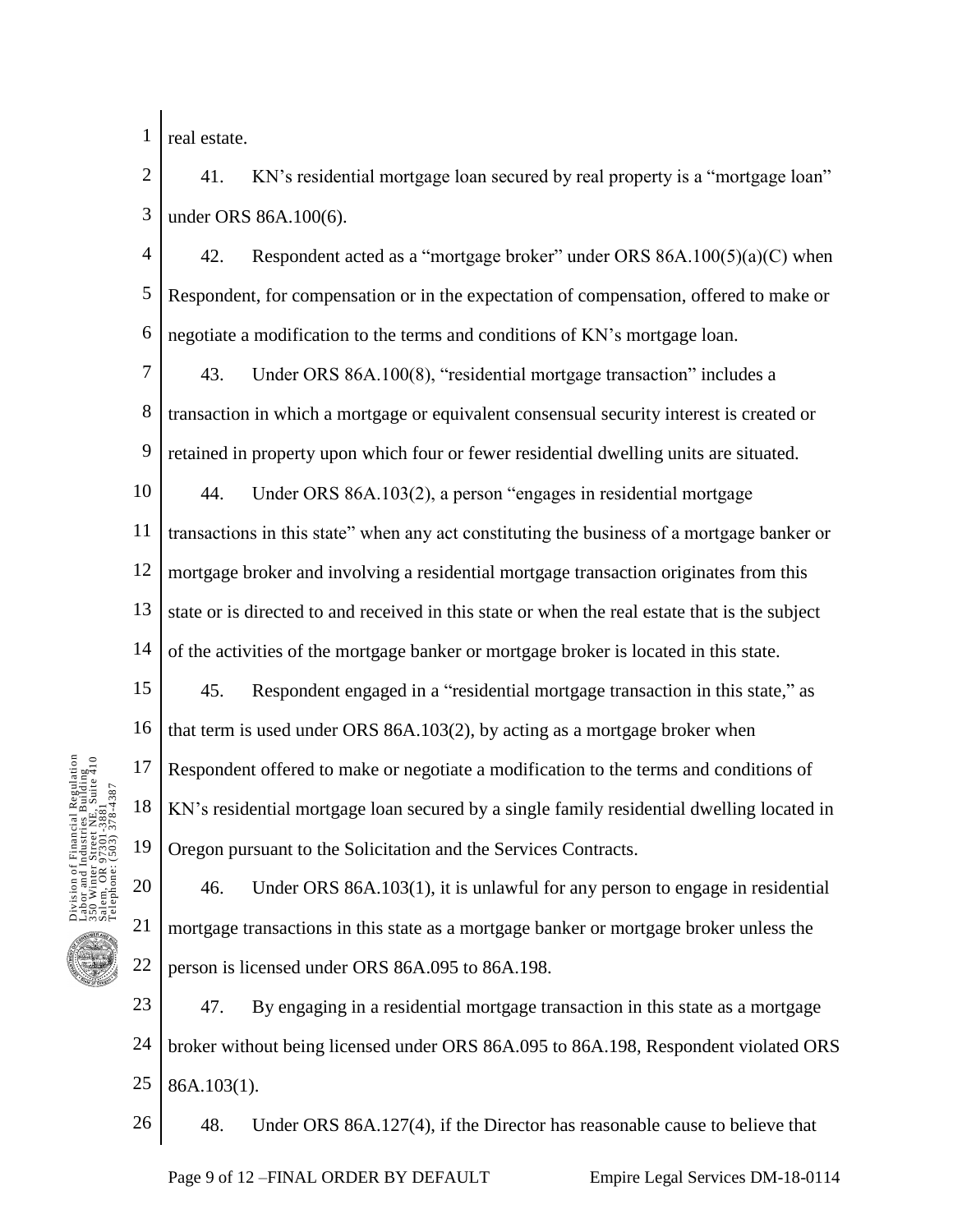| $\mathbf{1}$   | any person has been engaged, is engaging, or is about to engage in any violation of any     |
|----------------|---------------------------------------------------------------------------------------------|
| $\mathbf{2}$   | provision of ORS 86A.095 to 86A.198, then the Director may issue an order, subject to       |
| 3              | ORS 86A.139, directed to the person, and to any other person directly or indirectly         |
| $\overline{4}$ | controlling the person, to cease and desist from the violation or threatened violation      |
| $\mathfrak s$  | 49.<br>Because the Director has reasonable cause to believe that Respondent has             |
| 6              | violated ORS 86A.103(1), the Director may issue an order against Respondent to cease        |
| $\overline{7}$ | and desist from that violation.                                                             |
| $8\,$          | 50.<br>Under ORS 86A.992(1), any person who violates or who procures, aids, or              |
| 9              | abets in the violation of any provision of ORS 86A.095 to 86A.198 or any rule or order      |
| 10             | of the Director shall be subject to a penalty of not more than \$5,000 for every violation, |
| 11             | which shall be paid to the General Fund of the State Treasury.                              |
| 12             | Because Respondent has violated ORS 86A.103(1), Respondent is subject to a<br>51.           |
| 13             | civil penalty of not more than \$5,000 for that violation under ORS 86A.992(1).             |
|                |                                                                                             |
| 14             | <b>FINAL ORDERS</b>                                                                         |
| 15             | Now, therefore, the Director issues the following ORDERS:                                   |
| 16             | <b>Order to Cease and Desist</b>                                                            |
| 17             | 52.<br>Pursuant to ORS $697.825(1)(a)$ and ORS $86A.127(4)$ the Director hereby             |
| 18             | ORDERS Respondent, and all entities owned or controlled by Respondent, its successors       |
| 19             | and assignees, to CEASE AND DESIST from violating any provision of ORS 697.602 to           |
| 20             | 697.842 (the "Oregon Debt Management Service Provider Law"); ORS 86A.095 to                 |
| 21             | 86A.198 (the "the Oregon Mortgage Lender Law"); or any administrative rule adopted by       |
| 22             | the Director under those statutes.                                                          |
| 23             | <b>Order Assessing Civil Penalties</b>                                                      |
| 24             | 53.<br>Pursuant to the authority of ORS 697.832(1) an ORS 86A.992(1), for the               |
| 25             | foregoing violations of the Oregon Debt Management Service Provider Law, ORS                |
| 26             | 697.602 to 607.842, and the Oregon Mortgage Lender Law, ORS 86A.095 to 86A.198,             |

Page 10 of 12 – FINAL ORDER BY DEFAULT Empire Legal Services DM-18-0114

Division of Financial Regulation Labor and Industries Building 350 Winter Street NE, Suite 410 Salem, OR 97301-3881 Telephone: (503) 378-4387

Division of Financial Regulation<br>Labor and Industries Building<br>350 Winte Strot- NE, Suite 410<br>Telephone: (503) 378-4387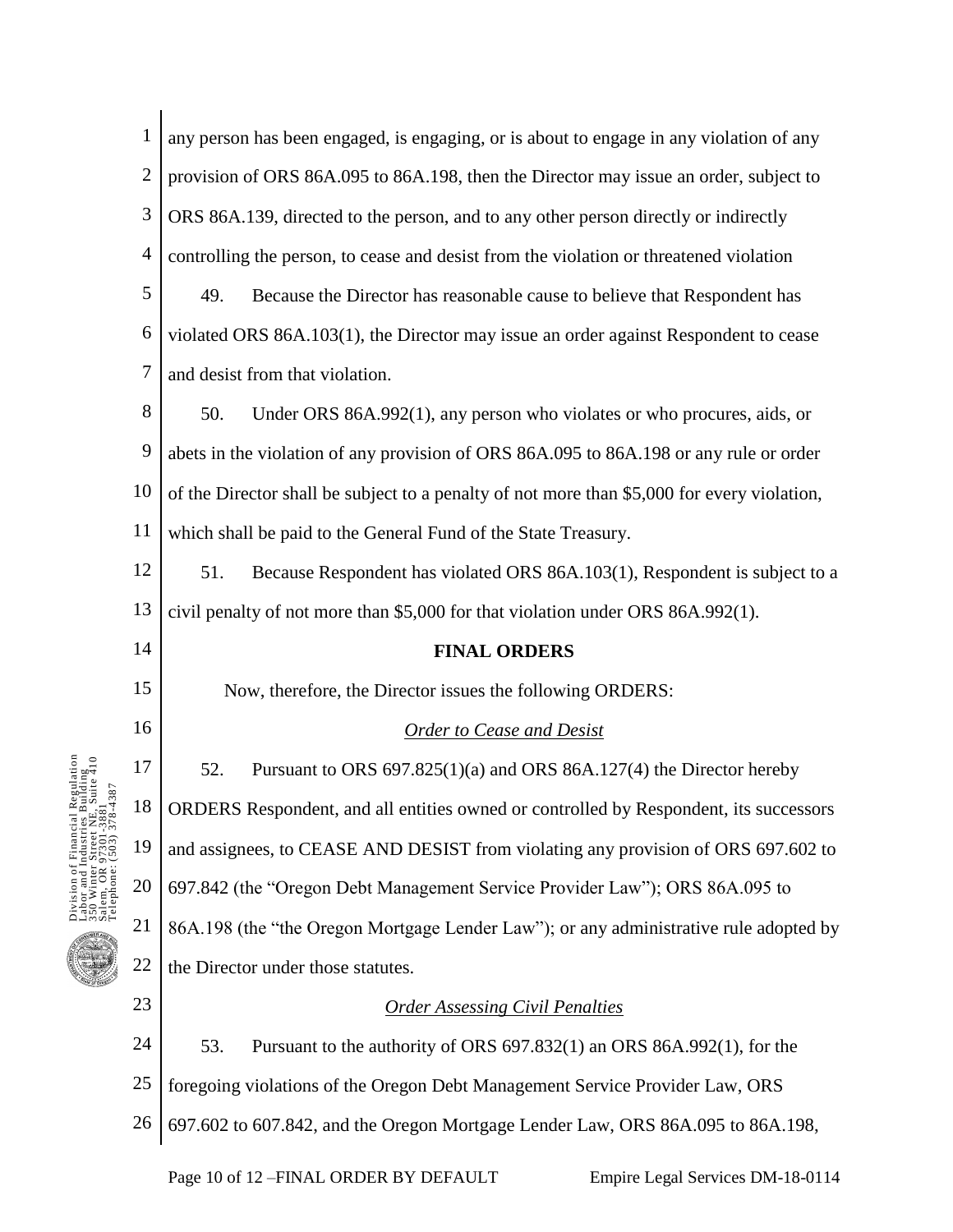|                                 | 1              | the Director hereby ORDERS the assessment of CIVIL PENALTIES against Respondent         |
|---------------------------------|----------------|-----------------------------------------------------------------------------------------|
|                                 | $\overline{2}$ | in the amount of twenty thousand dollars (\$20,000) as follows:                         |
|                                 | 3              | A CIVIL PENALTY of five thousand dollars (\$5,000.00) for engaging in<br>A.             |
|                                 | 4              | unlicensed activity in Oregon, including: receiving money for soliciting or             |
|                                 | 5              | receiving an application from a consumer for a debt management service without          |
|                                 | 6              | being registered as a debt management service provider; and engaging in a               |
|                                 | $\overline{7}$ | residential mortgage transaction without being licensed as a mortgage broker, in        |
|                                 | 8              | violation of ORS $697.612(1)$ and ORS $86A.103(1)$ , respectively;                      |
|                                 | 9              | A CIVIL PENALTY of five thousand dollars (\$5,000.00) for charging and<br><b>B.</b>     |
|                                 | 10             | receiving fees from an Oregon consumer for the performance of debt                      |
|                                 | 11             | management services in excess of those permitted under ORS 697.692(1);                  |
|                                 | 12             | A CIVIL PENALTY of five thousand dollars (\$5,000.00) for publishing<br>$\mathcal{C}$ . |
|                                 | 13             | or distributing, or causing to be published or distributed, the Solicitation, in        |
|                                 | 14             | which Respondent did not identify itself with a name registered with the Director       |
|                                 | 15             | and which included material misrepresentations regarding the nature of the              |
|                                 | 16             | services that Respondent would perform, in violation of ORS 697.662(12)(b) and          |
| egulation<br>ilding<br>uite 410 | 17             | ORS $697.662(12)(d)(A)$ , respectively; and                                             |
| 387                             | $18\,$         | D.<br>A CIVIL PENALTY of five thousand dollars (\$5,000.00) for providing or            |
|                                 | 19             | agreeing to provide debt management services for an Oregon consumer without             |
|                                 | 20             | first filing with the Director a bond, in violation of ORS 697.642.                     |
|                                 | 21             | $/\!/ \!/$                                                                              |
|                                 | 22             | $/\!/ \!/$                                                                              |
|                                 | 23             | $/\!/ \!/$                                                                              |
|                                 | 24             | $/\!/ \!/$                                                                              |
|                                 | 25             | $\frac{1}{1}$                                                                           |
|                                 | 26             | $\frac{1}{1}$                                                                           |

Page 11 of 12 – FINAL ORDER BY DEFAULT Empire Legal Services DM-18-0114